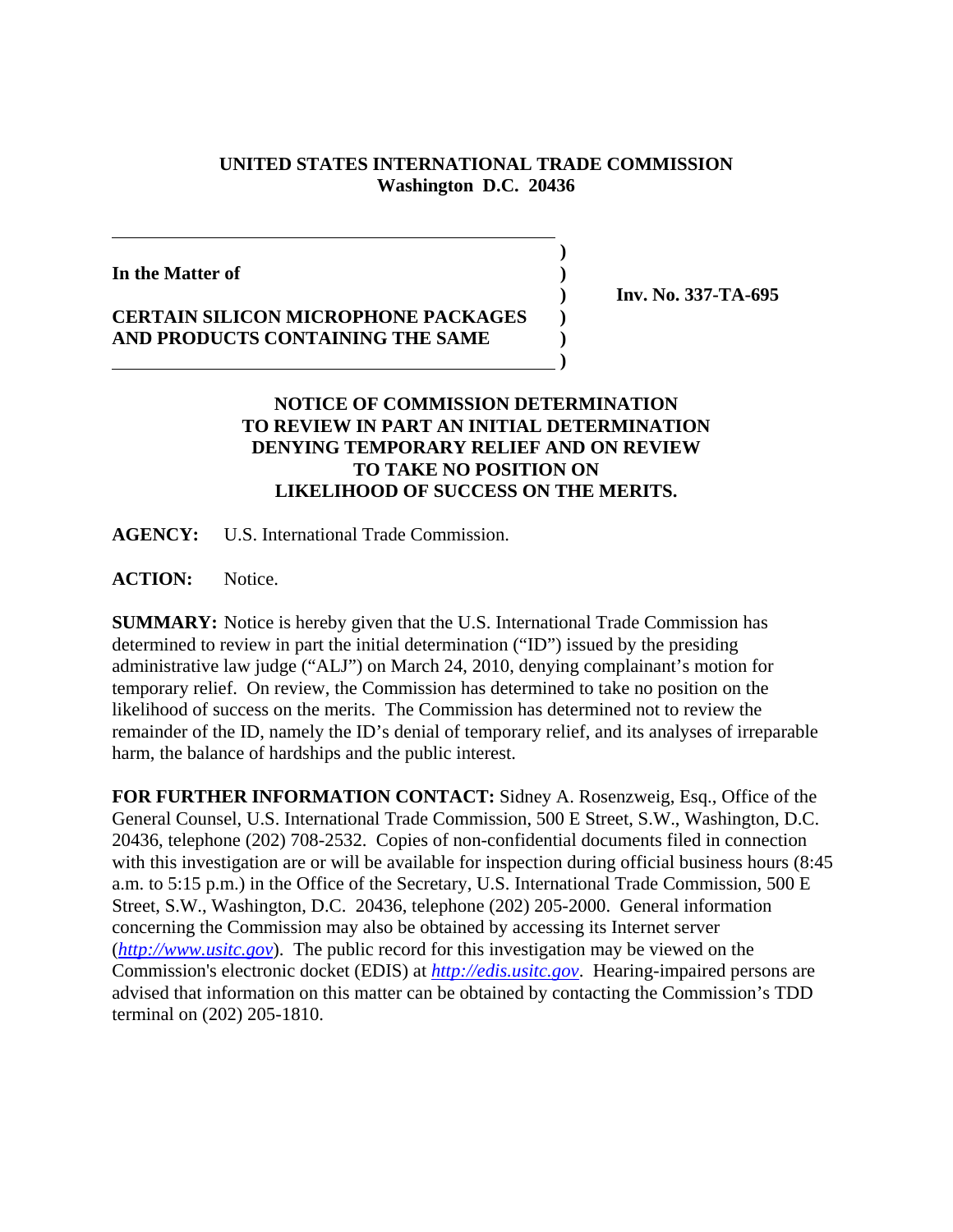**SUPPLEMENTARY INFORMATION**: The Commission voted to institute this investigation on December 16, 2009, based on a complaint filed by Knowles Electronics LLC of Itasca, Illinois ("Knowles"). 74 *Fed. Reg.* 68077 (Dec. 22, 2009). The complaint named as the sole respondent Analog Devices Inc. of Norwood, Massachusetts ("Analog"). The accused products are microphone packages. Knowles' complaint asserts one claim of U.S. Patent No. 6,781,231, and numerous claims of U.S. Patent No. 7,242,089.

Knowles also filed with its complaint a motion for temporary relief that requested that the Commission issue a temporary limited exclusion order and temporary cease and desist order. The ID at issue is the ALJ's denial of Knowles' motion. In that ID, the ALJ analyzed the four factors for preliminary relief: likelihood of success on the merits, irreparable harm, balance of hardships, and public interest.

On the likelihood of success on the merits, the ALJ found that all but one of the asserted patent claims were likely anticipated by U.S. Patent No. 6,324,907 to Halteren. Some of these same claims were also likely anticipated by U.S. Patent No. 6,594,369 to Une. The remaining claim, while not invalid, was not likely infringed. There was no patent claim for which Knowles demonstrated a likelihood of success on the merits (*i.e.*, as to both validity and infringement).

The ID also found that Knowles had not demonstrated irreparable harm. In particular, the ID found that Analog's sales of accused microphone packages had not caused Knowles lost sales, had not damaged Knowles' relationships with its customers, and otherwise had no proven detrimental effect on Knowles. The ALJ found that these two factors (likelihood of success and irreparable harm) precluded temporary relief here. Nonetheless, the ALJ considered the remaining two factors (balance of hardships and the public interest). As to these remaining two factors, the ID found that the balance of hardships favored Knowles, and the ID also found that the public interest would not preclude preliminary relief.

On review to the Commission, the parties filed opening and reply comments, as authorized by 19 C.F.R. § 210.66 $\odot \& (e)(1)$ . These comments do not take issue with the ALJ's findings regarding the balance of hardships or the public interest. Instead, the comments principally deal with Knowles' likelihood of success on the merits, challenging various aspects of the ALJ's analyses of validity and infringement. The private parties also dispute whether the Commission should address at all the likelihood of success, as Knowles now concedes to the Commission that it has not suffered irreparable harm. Thus, Knowles believes that the question of likelihood of success is moot and urges the Commission not to reach likelihood of success. Analog has taken the position that Knowles' concession is inappropriate and that the Commission should decide likelihood of success.

Having examined the record of this investigation, including the ALJ's ID and the subsequent comments and reply comments, the Commission finds that even absent Knowles' concession, irreparable harm has not been demonstrated. It was Knowles' burden to demonstrate that such